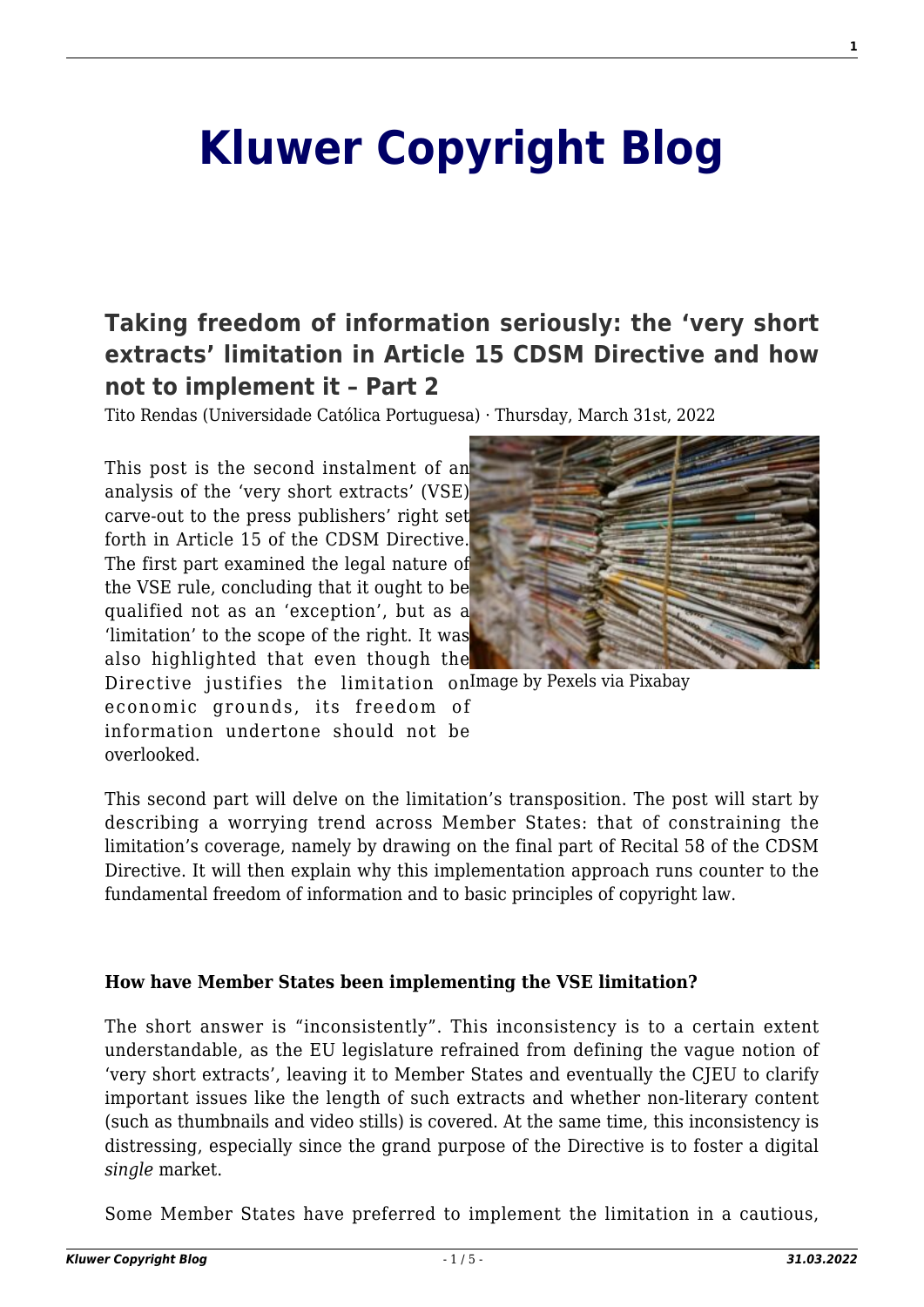essentially verbatim manner, implicitly delegating to the judiciary the task of developing its meaning. This was the case, for instance, of the Dutch and German transpositions. Both Article 7b(2)(c) of the [Dutch Neighbouring Rights Act](https://wetten.overheid.nl/BWBR0005921/2021-06-07) and Section  $87g(2)(4)$  of the [German Copyright and Related Rights Act](https://www.gesetze-im-internet.de/englisch_urhg/englisch_urhg.html) very much stick to the wording of Article 15(1) of the CDSM Directive.

This approach stands in contrast with that of other Member States, who have opted to make use of some implementation elbowroom to adopt more expansive versions of the press publishers' right, by constraining the scope of the VSE limitation.

Consider the case of France, the first Member State to implement Article 15. The provision has been transposed into French law through a [separate instrument,](https://www.legifrance.gouv.fr/jorf/id/JORFTEXT000038821358) which added a new chapter to the French IP Code. The relevant provision – the new Article L211-3-1(2) – clarifies that the limitation will only apply if it does not "affect the effectiveness" of the press publishers' right, clearly borrowing Recital 58's formula. The French legislature went one step further, though, stating that "the effectiveness is particularly affected when the use of very short extracts replaces the press publication itself or exempts the reader from referring to it". The purpose, it appears, is to confine even further the VSE limitation to avoid any (alleged) substitution effect between the snippet used and the source content.

In a [report of the National Assembly](https://www.assemblee-nationale.fr/dyn/15/rapports/dv/l15b4902_rapport-information), the lower house of the French Parliament, a similarly restrictive view of the VSE limitation was put forward. Concerned with ensuring the "effectiveness of the right", the rapporteurs say that hyperlinks, associated with summaries or quotations of press publications, may in themselves provide information that is sufficient to satisfy the readers' informational needs, discouraging them from clicking on the link and visiting the publishers' website. For this reason, they say, snippets – and in some cases even titles (!), depending on their length and informative content – may be covered by the press publishers' right. If this interpretation is to hold sway, online providers will only be allowed to display clickbait-kind of titles and excerpts that provide insufficient context to the reader – a paradoxical outcome, to say the least.

In Spain, the implementation of the right was analogously broad. Article  $129bis(6)(c)$ of the [Spanish Intellectual Property Act](https://www.boe.es/diario_boe/txt.php?id=BOE-A-2019-2974&fbclid=IwAR3AzQnqnAG_SKTybQg6xuycLuyFQNDCN-hc-2YNSeSFBcQrBdal7IYmUNw) starts by stating that the press publishers' right does not apply to the use of extracts that are deemed to be "very short" or "insignificant", both from a quantitative and qualitative point of view. However, it introduced not one, but two restrictive (and cumulative) conditions based on Recital 58 of the Directive: the limitation only applies if the use (i) does not harm the investments made by publishers and news agencies and (ii) does not affect the effectiveness of the right.

More recently, and even more worryingly from a fundamental rights perspective, the Finnish legislature tabled an [implementation proposal](https://www.lausuntopalvelu.fi/FI/Proposal/Participation?proposalId=bf2bc712-ff6e-4a23-81de-91581bc2bf81) that fails to expressly include the VSE limitation. Instead, the draft bill posits that the right covers the use of entire press publications, as well as of "a qualitatively or quantitatively substantial part of it" (in wording that clearly borrows from the Database Directive), thus only implicitly excluding insubstantial parts. What's more, the Explanatory Memorandum to the proposal clarifies that the "repeated" and "systematic" use of such insubstantial parts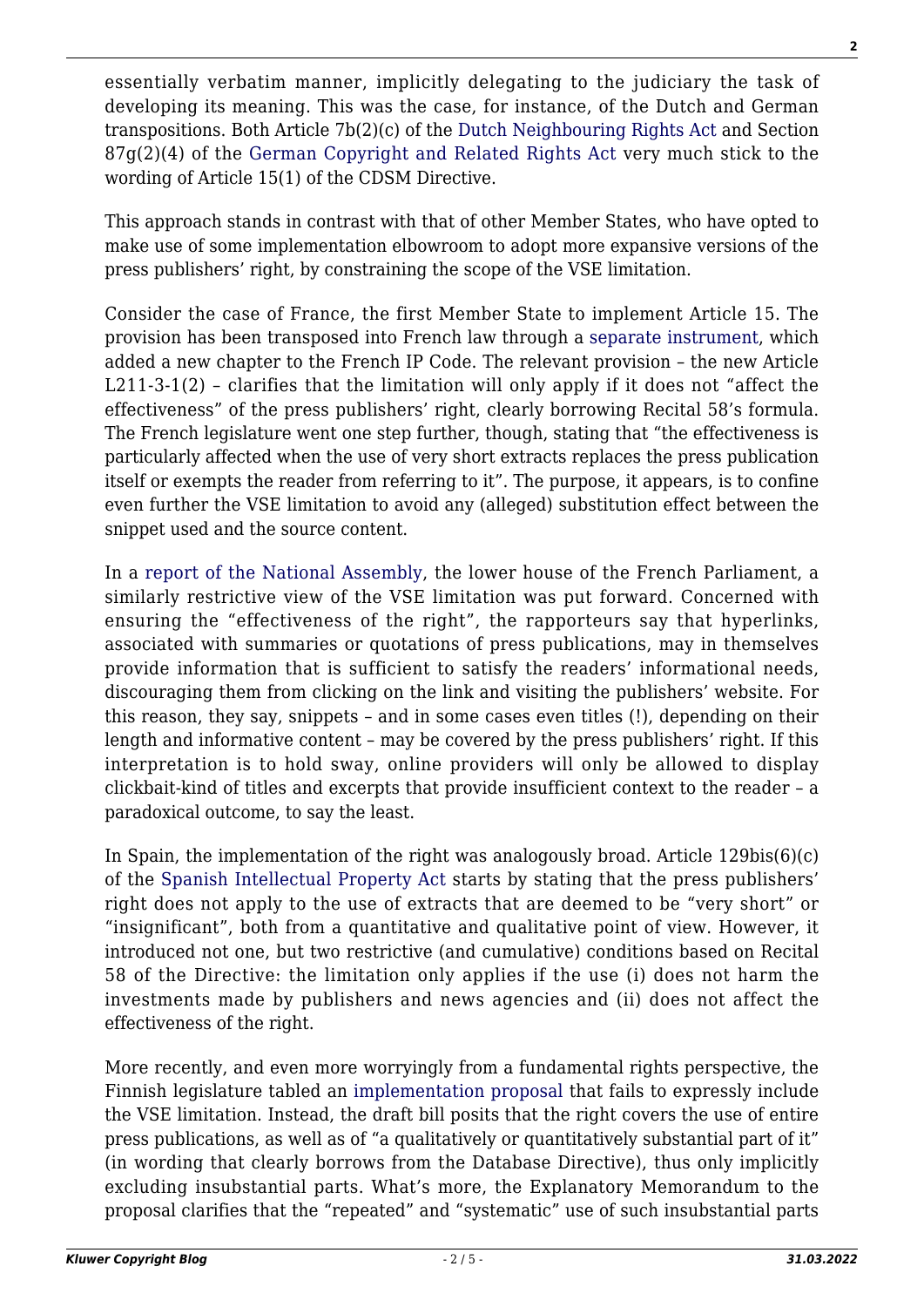may fall within the scope of the right, regardless of the length of the individual extracts used by online providers – a nuance which is said to flow from Recital 58.

The three foregoing approaches have one thing in common: they misuse a recital of the Directive to redesign the scope of the press publishers' right, undermining the fundamental purpose behind the VSE limitation. As is known, however, recitals should not perform a normative role. This much has been acknowledged by the CJEU: "the preamble to a Community act has no binding legal force and cannot be relied on as a ground for derogating from the actual provisions of the act in question" ([C-162/97,](https://curia.europa.eu/juris/liste.jsf?language=en&num=C-162/97) *[Nilsson](https://curia.europa.eu/juris/liste.jsf?language=en&num=C-162/97)*, para. 54). Logically, then, the preamble to a Directive cannot be used to restrict the scope of one of its operative provisions, especially one that is rooted in fundamental rights.

### **Taking freedom of information seriously**

Like exceptions, or perhaps even more than them, limitations are of fundamental importance in copyright's overall design. They prevent copyright from extending to all types of human behaviour involving literary and artistic works, providing the legendary 'breathing space' for users. If copyright exceptions must be interpreted so as to ensure their effectiveness and the observance of their purpose (*see*, *e.g.*, [Joined](https://curia.europa.eu/juris/liste.jsf?num=C-403/08&language=pt) [Cases C-403/08 and C-429/08,](https://curia.europa.eu/juris/liste.jsf?num=C-403/08&language=pt) *[Premier League](https://curia.europa.eu/juris/liste.jsf?num=C-403/08&language=pt)*, para. 163), then all the more so with limitations.

In line with this understanding, the CJEU has been resorting to the fundamental freedoms of users to delineate the contours of specific economic rights. This is what happened in *[GS Media](https://curia.europa.eu/juris/liste.jsf?num=C-160/15)*, where the freedom of expression and information was invoked to avoid qualifying all acts of hyperlinking to works made freely available without the rightholder's permission as infringing (paras. 44-45); and in *[Pelham](https://curia.europa.eu/juris/liste.jsf?num=C-476/17)*, where the exclusion of the use of modified and unrecognisable sound samples from the scope of the reproduction right was justified on the basis of the freedom of the arts (paras. 26-37).

On top of all this, the Court has repeatedly mentioned that national legislatures are bound by fundamental rights when implementing EU copyright directives (*see*, *e.g.*, *[Funke Medien](https://curia.europa.eu/juris/liste.jsf?num=C-469/17)*, paras. 31 and 53). More generally, Article 51(1) of the Charter states that its provisions are addressed to the Member States when they are implementing EU law.

The overly restrictive implementations of the VSE limitation described above are doubtfully compatible with these mandates, as they conflict with the fundamental freedom of information enshrined in Article 11 of the Charter and Article 10 of the ECHR.

First, limiting the reach of the VSE carve-out opens the door to the inclusion of facts and news of the day in the scope of the press publishers' right. It should be borne in mind that, in the field of related rights, there is no originality requirement to inhibit the appropriation of non-original material. Therefore, the narrower the scope of the VSE limitation, the lower the threshold for the right to kick in. And the lower such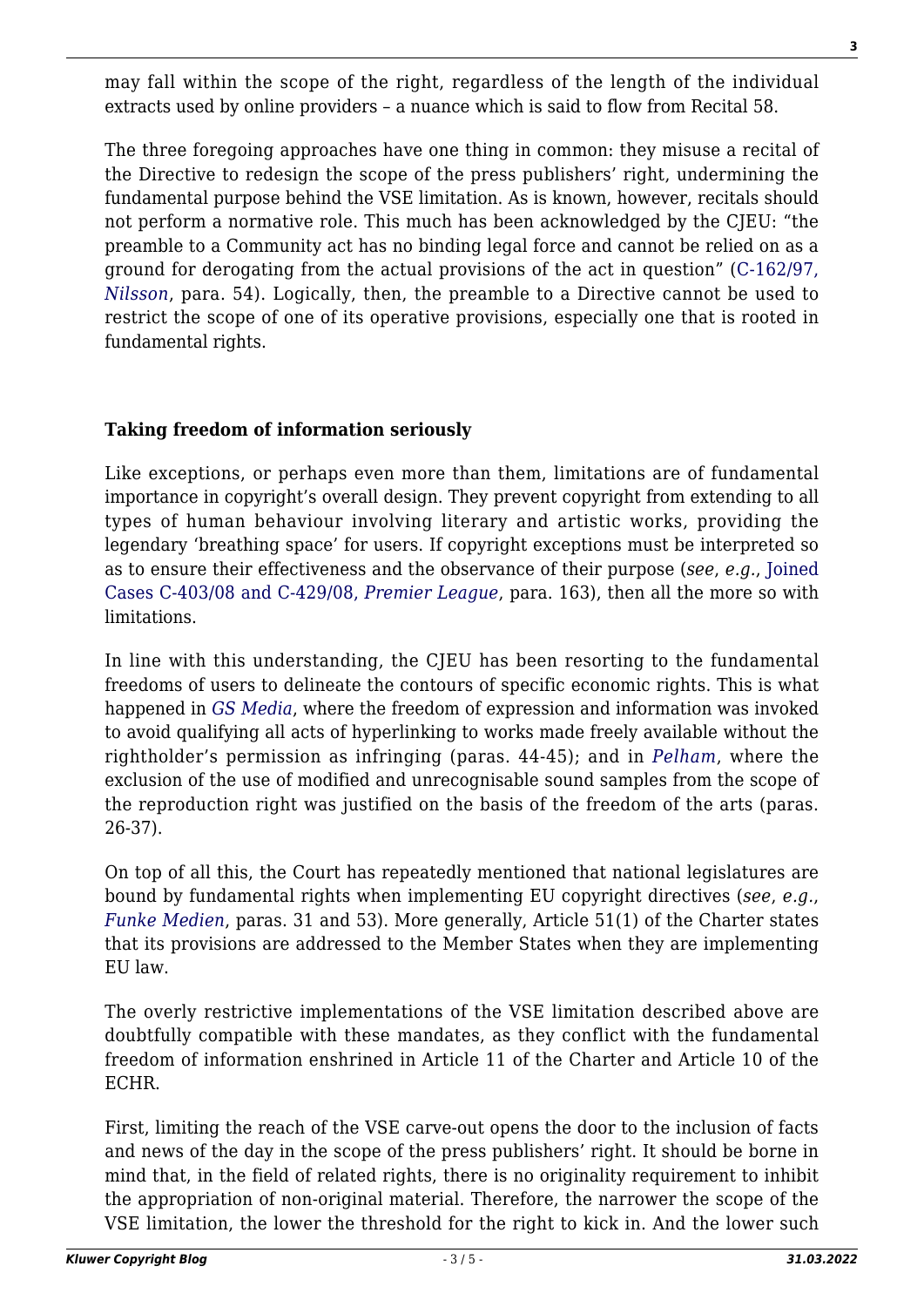threshold, the higher the likelihood that simple facts and news will be caught in the net. More than contradicting another recital of the Directive (Recital 57), this would openly clash with a fundamental principle of copyright and related rights law that is expressed in Article 2(8) of the Berne Convention: that news of the day and miscellaneous facts are off-limits to exclusive protection.

Also, any transposition of the VSE limitation should keep in mind the benefits of having short, yet sufficiently descriptive snippets of news content displayed on online services. These snippets, coupled with hyperlinked headlines, are essential to the practical realisation of freedom of information. They enable individual users not only to find news content, but also to swiftly understand its relevance. Excluding from the scope of the limitation snippets that are necessary to recognise what lies behind a hyperlink would only make it harder for users to exercise this fundamental freedom. The less context users are given, the more clicks they will need to find the content they are actually searching for.

Now, you may of course argue that the purpose of Article 15 is exactly to have online providers pay for those snippets. But that simply cannot be the case: it cannot be that the EU legislature intended to restrict uses that communicate raw informative content and whose purpose is simply to have online readers understand the relevance of news articles.

Most certainly, the EU legislature could not have intended Recital 58 to be used as a mechanism to monopolise the dissemination of mere facts and news, sidestepping the most basic principles of intellectual property law. Facts and news, as the metaphor has it, must remain free as the air to breathe. In designing their VSE limitation, the Member States that are still to implement the Directive should not lose sight of such principles.

*Disclaimer: The research behind this study has received funding from the Computer & Communications Industry Association (CCIA Europe). Nonetheless, the views expressed herein are solely those of the author.*

## **Kluwer IP Law**

 $\mathcal{L}_\text{max}$ 

The **2021 Future Ready Lawyer survey** showed that 81% of the law firms expect to

*To make sure you do not miss out on regular updates from the Kluwer Copyright Blog, please subscribe [here.](http://copyrightblog.kluweriplaw.com/newsletter)*